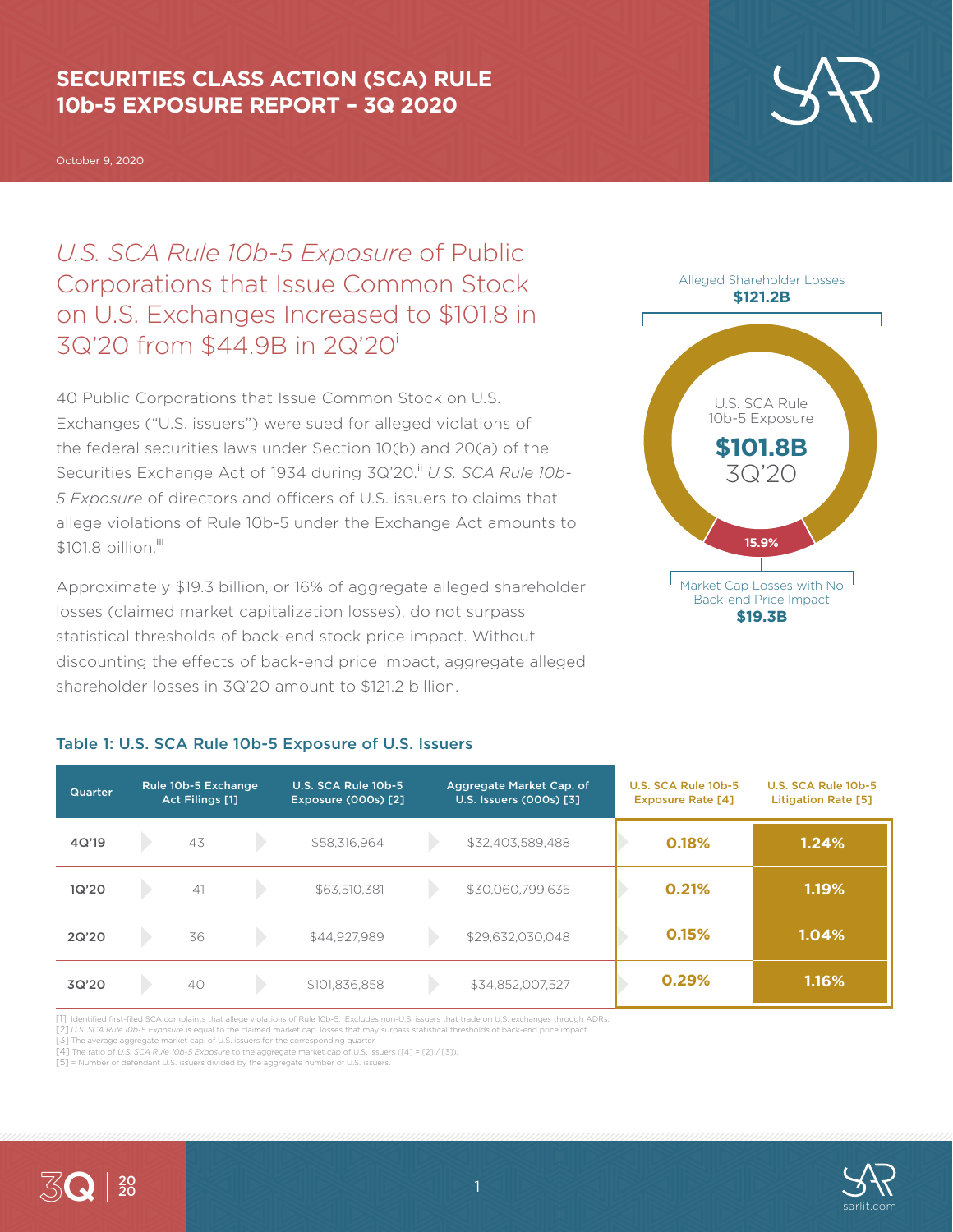In 3Q'20, *U.S. SCA Rule 10b-5 Exposure* increased by \$56.9 billion relative to 2Q'20, more than double the *U.S. SCA Rule 10b-5 Exposure* of 2Q'20. This is the highest quarterly exposure amount recorded since 2Q'19. As a result, the *U.S. SCA Rule 10b-5 Exposure Rate* also increased from 0.15% in 2Q'20 to 0.29% in 3Q'20. There was an increase of 12 basis points in the *U.S. SCA Rule 10b-5 Litigation Rate* in 3Q'20, which amounts to 1.16%.

COVID-19 *U.S. SCA Rule 10b-5 Litigation Exposure*: The *SCA Rule 10b-5 Exposure* of private securities class actions directly related to COVID-19 amounts to \$3.1 billion in 3Q'20 across 4 SCAs filed against U.S. issuers.<sup>iv</sup> COVID-19 related allegations account for 3.0% of the \$101.8 billion in aggregate *U.S. SCA Rule 10b-5 Exposure*. The year-todate total *SCA Rule 10b-5 Exposure* directly related to COVID-19 amounts to \$15.2 billion, of which 20.11% was alleged by shareholders during 3Q'20.

# Table 2: Back-end Price Impact Summary of Alleged Corrective Disclosures of U.S. Issuers

| <b>Quarter</b> | Rule 10b-5 Exchange<br>Act Filings [1] | <b>Alleged Corrective</b><br>Disclosures [2] | <b>Alleged Corrective Disclosures</b><br>with No Price Impact [3] | % of Corrective Disclosures<br>with No Price Impact [4] |
|----------------|----------------------------------------|----------------------------------------------|-------------------------------------------------------------------|---------------------------------------------------------|
| 4Q'19          | 43                                     | 96                                           | 21                                                                | 22%                                                     |
| 1Q'20          | 41                                     | 72                                           | 16                                                                | 22%                                                     |
| 2Q'20          | 36                                     | 71                                           | 28                                                                | 39%                                                     |
| 3Q'20          | 40                                     | 82                                           | 26                                                                | 32%                                                     |

[1] Identified first-filed SCA complaints that allege violations of Rule 10b-5. Excludes non-U.S. issuers that trade through ADRs.

[2] The number of alleged corrective disclosures identified in the sample of SCA complaints.

[3] The number of alleged corrective disclosures that do not exhibit a statistically significant one-day residual stock price return at the 95% confidence standard. [4] The ratio of the number of alleged corrective disclosures that do not exhibit back-end price impact to the total number of alleged corrective disclosures. ([4] = [3] / [2])

During 3Q'20, SAR accounted for 63 "stock-drop" SCAs filed against U.S. issuers that allege violations of Rule 10b-5 via 121 claimed corrective disclosures.<sup>Y</sup> After consolidating cases with seemingly related allegations against individual U.S. issuers, SAR accounted for 40 filed SCAs. A total of 82 corrective disclosures have been alleged in the 40 first-filed SCAs.<sup>vi</sup> Of the 82 corrective disclosures alleged during 3Q'20, 26 (32%) may not surpass statistical thresholds of back-end price impact *(Halliburton II)* in accordance with the heightened

pleading standards of loss causation *(Dura)*.<sup>vii</sup> Although the number of alleged disclosures increased from 71 in 2Q'20 to 82 in 3Q'20, the number of alleged disclosures in 3Q'20 that did not exhibit back-end price impact decreased by 2 relative to 2Q'20. However, *the alleged corrective disclosures that may surpass back-end price impact statistical thresholds amounts to \$19.3 billion in 3Q'20, which is nearly a 5-fold increase from the \$4.2 billion exhibited in 2Q'20.*<sup>viii</sup>

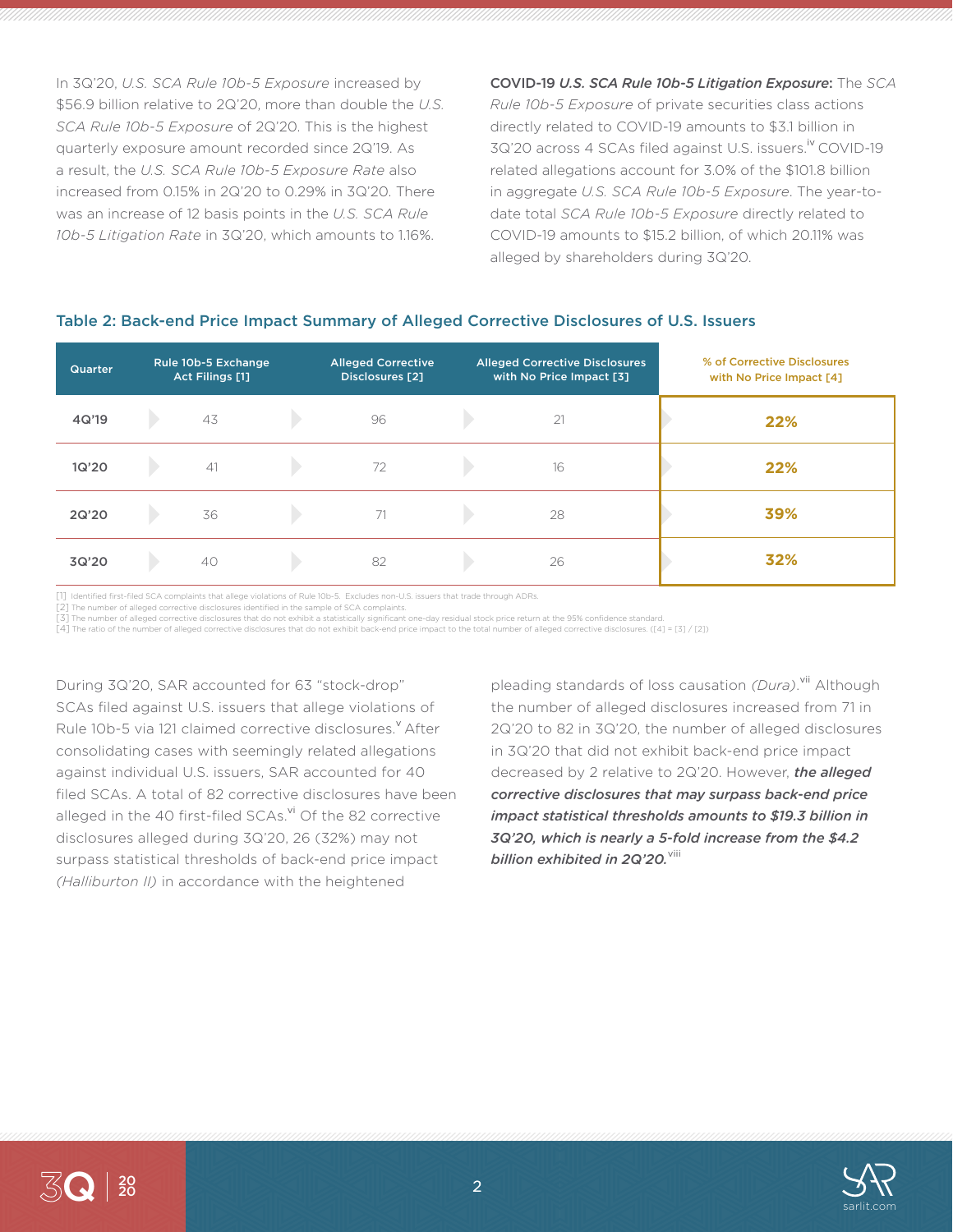# SCA RULE 10b-5 EXPOSURE BY **INDUSTRY SECTOR**

### In 3Q'20, 41% of Alleged Shareholder Losses Stem From a Single Claim Against Intel

Out of the 40 SCAs filed in 3Q'20, 9 (or 22.5%) were filed against Pharma/ Biotech companies, 5 (or 12.5%) against Software companies, and 5 (or 12.5%) against Industrial companies. The sector with the greatest *SCA Rule 10b-5 Exposure* was the Hardware and Semiconductor sector which accounted for 41.33% of the *U.S. SCA Rule 10b-5 Exposure*, which amounts to \$42.1 billion.

The *SCA Rule 10b-5 Exposure* attributed to the SCA filed against Intel accounts for the majority of 3Q'20 exposure in the Hardware/Semiconductor sector and is the driver of the increase in the overall *U.S. SCA Rule 10b-5 Exposure* relative to 2Q'20. Without the Intel SCA case, industry-wide *SCA Rule 10b-5 Exposure* amounts to \$60.3 billion, which still represents a notable 34% increase relative to 2Q'20.

Data and analysis indicate that the industry sectors that exhibit alleged corrective disclosures that may not surpass statistical thresholds of back-end rice impact are Financial, Industrial, Auto, Healthcare, Pharma/Biotech, and Materials. 96% (\$1 billion) of shareholder losses alleged in the 2 SCAs against Financial companies do not meet established statistical thresholds of back-end price impact. 71% (\$1.8 billion) of shareholder losses alleged in the 3 SCAs against Auto companies do not meet established statistical thresholds of back-end price impact. 62% (\$15.9 billion) of shareholder losses alleged in the 5 SCAs against Industrial companies do not meet established statistical thresholds of back-end price impact.

### Table 3: U.S. SCA Rule 10b-5 Exposure by Industry Sector in 3Q'20

| <b>Industry Sector [1]</b>            | Rule 10b-5 Exchange<br><b>Act Filings [2]</b> | Alleged Market Cap.<br>Losses (000s) [3] | Market Cap. Losses that<br>Do Not Exhibit Price<br>Impact (000s) [4] | U.S. SCA Rule 10b-5<br>Exposure (000s) [5] | % of Market Cap. Losses<br>that Do Not Exhibit<br>Price Impact [6] |
|---------------------------------------|-----------------------------------------------|------------------------------------------|----------------------------------------------------------------------|--------------------------------------------|--------------------------------------------------------------------|
| Auto                                  | 3                                             | \$2,583,410                              | \$1,837,597                                                          | \$745,813                                  | 71%                                                                |
| <b>Energy</b>                         | $\overline{2}$                                | \$1,579,967                              | \$0                                                                  | \$1,579,967                                | 0%                                                                 |
| <b>Financial</b>                      | $\overline{2}$                                | \$1,004,251                              | \$959,616                                                            | \$44,635                                   | 96%                                                                |
| Hardware/Semiconductor                | 3                                             | \$42,116,004                             | \$23,615                                                             | \$42.092.389                               | 0.1%                                                               |
| <b>Health Care</b>                    | $\overline{2}$                                | \$342,345                                | \$141,477                                                            | \$200,868                                  | 41%                                                                |
| <b>Industrial</b>                     | 5                                             | \$25,751,634                             | \$15,912,625                                                         | \$9,839,009                                | 62%                                                                |
| <b>Materials</b>                      |                                               | \$2,082,569                              | \$38,332                                                             | \$2,044,237                                | 2%                                                                 |
| Media                                 | $\overline{2}$                                | \$1,796,634                              | \$0                                                                  | \$1,796,634                                | 0%                                                                 |
| Pharma/Biotech                        | 9                                             | \$9,273,055                              | \$408,492                                                            | \$8,864,562                                | 4%                                                                 |
| <b>Real Estate</b>                    | $\mathbf{1}$                                  | \$122,743                                | \$0                                                                  | \$122,743                                  | 0%                                                                 |
| <b>Retail, Consumer &amp; Leisure</b> | $\overline{2}$                                | \$6,958,339                              | \$0                                                                  | \$6,958,339                                | O%                                                                 |
| <b>Software</b>                       | 5                                             | \$17,182,994                             | SO                                                                   | \$17,182,994                               | 0%                                                                 |
| <b>Utilities</b>                      | 3                                             | \$10,364,668                             | \$0                                                                  | \$10,364,668                               | 0%                                                                 |
| <b>3Q 2020 Total:</b>                 | 40                                            | \$121,158,612                            | \$19,321,754                                                         | \$101,836,858                              | 15.9%                                                              |

[1] Industry sector is based on the defendant corporation's SIC code

[2] Identified first-filed SCA complaints that allege violations of Rule 10b-5. Excludes non-U.S. issuers that trade on U.S. exchanges through ADRs.<br>[3] Market cap. losses of U.S. issuers listed as defendants unadjusted fo

[4] Market cap. losses of U.S. issuers listed as defendants that do not meet statistical thresholds of back-end price impact. [5] *U.S. SCA Rule 10b-5 Exposure* is equal to the claimed market cap. losses that may surpass statistical thresholds of back-end stock price impact ( [5]=[3]-[4] ).

 $[6] = [4]/[3]$ 

20

3Q

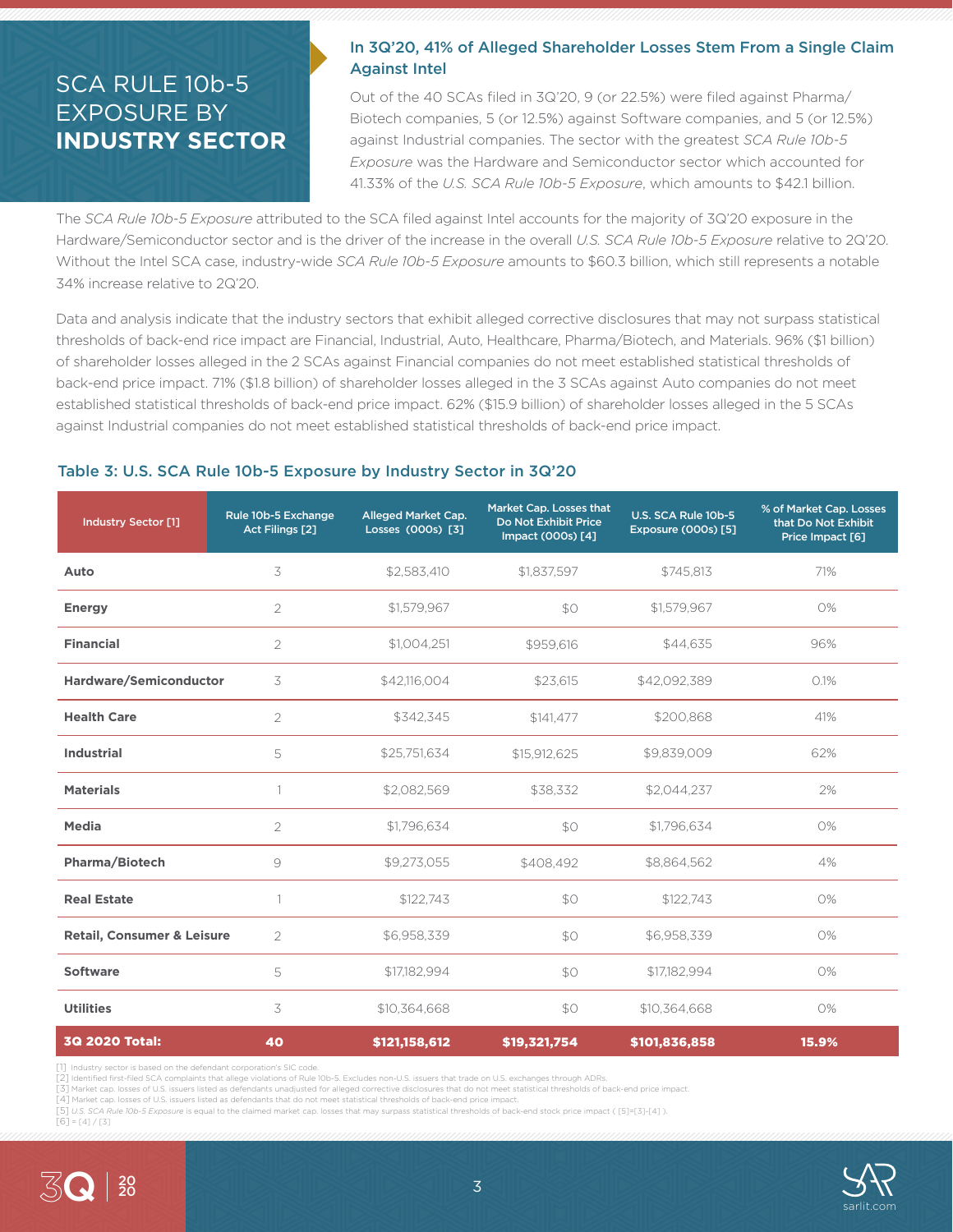# SCA RULE 10b-5 EXPOSURE OF U.S. **LARGE CAP** CORPORATIONSix

### *Large Cap SCA Rule 10b-5 Exposure* Exhibited a Material Increase of nearly 150%, or \$56.1 billion Relative to 2Q'20.

*Large Cap SCA Rule 10b-5 Exposure* amounts to approximately \$93.7 billion in 3Q'20. 15 large cap corporations were sued for alleged violations of Rule 10b-5 during 3Q'20 – an increase of 5 – relative to 2Q'20. The average aggregate market capitalization of U.S. large cap corporations, based on the market capitalization range of the S&P500 Index during 3Q'20, was \$32.83 trillion.<sup>x</sup> This is an increase in aggregate market cap of \$5.12 billion, or 18.5%, relative to 2Q'20. The *Large Cap SCA Rule 10b-5 Exposure Rate* increased by 15 basis points to 0.29 in 3Q'20. The *Large Cap SCA Rule 10b-5 Litigation Rate* increased from 1.45% in 2Q'20 to 1.81% in 3Q'20.



3Q'20 U.S. Large Cap Analysis: The *Large Cap SCA Rule 10b-5 Exposure* of \$93.7 billion during 3Q'20 is 2.5 times greater than *Large Cap SCA Rule 10b-5 Exposure* of \$37.6 billion in 2Q'20, and significantly greater than the previous three quarters when exposure averaged \$47 billion. 50% more large cap corporations faced Rule 10b-5 allegations in 3Q'20 relative to 2Q'20, resulting in a *Large Cap SCA Rule 10b-5 Litigation Rate* of 1.81%, which is below the litigation rate exhibited in 1Q and 2Q'20.

### Table 4: Large Cap SCA Rule 10b-5 Exposure of U.S. Issuers

| Quarter | Rule 10b-5 SCAs filed against<br><b>Large Cap Defendants</b> |       | Large Cap SCA Rule<br>10b-5 Exposure (000s) |              | Aggregate Market Cap.<br>of Large Caps (000s) | Large Cap SCA Rule<br>10b-5 Exposure Rate | Large Cap SCA Rule<br>10b-5 Litigation Rate |       |
|---------|--------------------------------------------------------------|-------|---------------------------------------------|--------------|-----------------------------------------------|-------------------------------------------|---------------------------------------------|-------|
| 4Q'19   |                                                              | 20    |                                             | \$48,267,127 |                                               | \$30,371,942,197                          | 0.16%                                       | 2.34% |
| 1Q'20   |                                                              | 18    |                                             | \$54,966,106 |                                               | \$28,098,908,799                          | 0.20%                                       | 2.01% |
| 2Q'20   |                                                              | $10*$ |                                             | \$37,641,718 |                                               | \$27,704,032,389                          | 0.14%                                       | 1.45% |
| 3Q'20   |                                                              | 15    |                                             | \$93.702.669 |                                               | \$32,827,622,957                          | 0.29%                                       | 1.81% |

\* 9 large cap defendants were sued in 2Q'20, but SAR is using the 10 Rule 10b-5 Exchange Act Filings to calculate the Large Cap SCA Rule 10b-5 Litigation Rate because the 2 SCAs filed against Wells Fargo & Co. in that quarter present non-overlapping allegations.



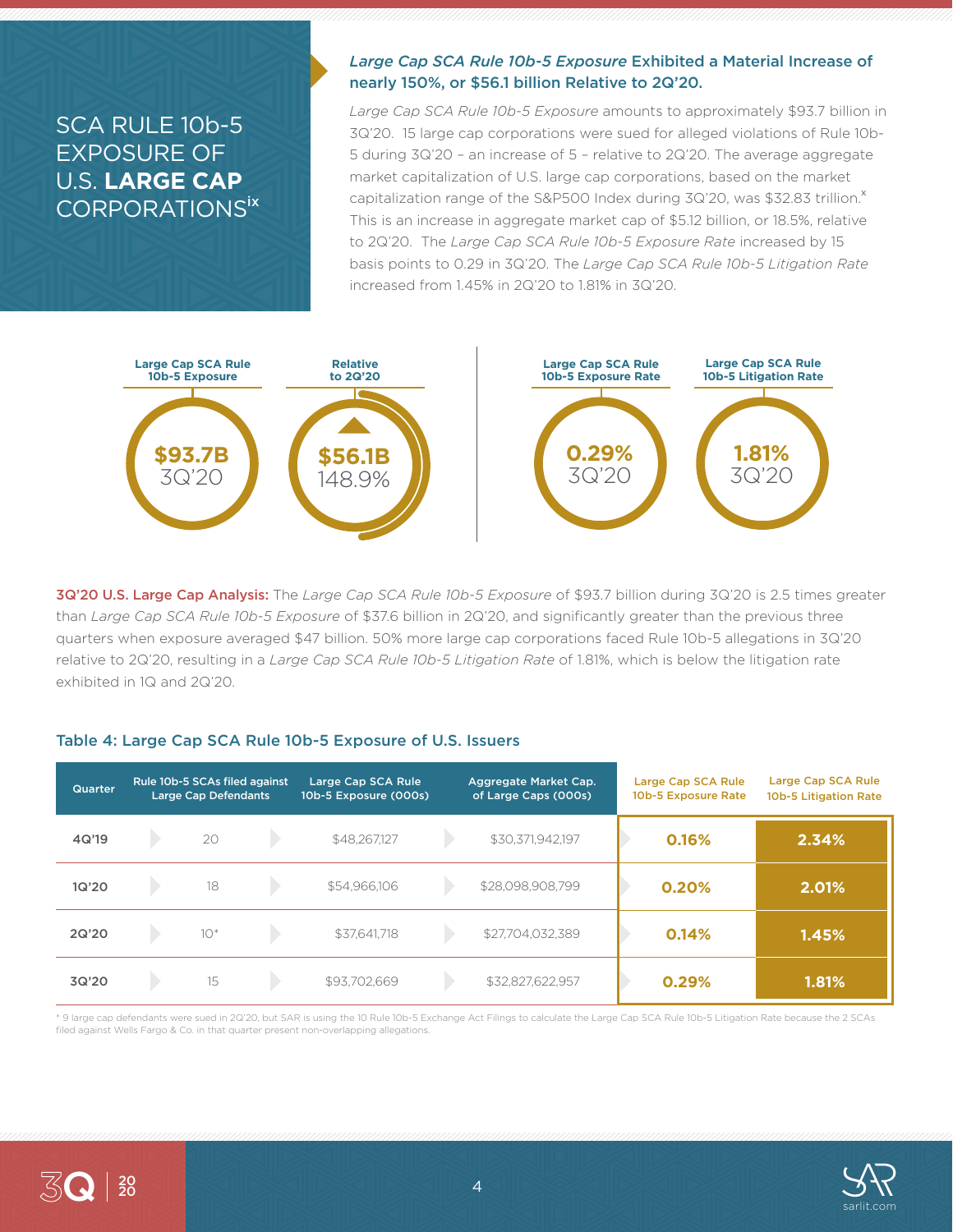# SCA RULE 10b-5 EXPOSURE OF U.S. **MID CAP** CORPORATIONS<sup>xi</sup>

### *Mid Cap SCA Rule 10b-5 Exposure* Increased in 3Q'20, Amounting to  $$2.7$  Billion. $^{xi}$

7 mid cap corporations were sued for alleged violations of Rule 10b-5 during 3Q'20, which is the same number of mid cap corporations that were sued in 1Q'20 and in 2Q'20. The average aggregate market capitalization of U.S. mid cap corporations, based on the market capitalization range of the S&P MidCap 400 Market Index during 3Q'20, was \$1.35 trillion.<sup>xii</sup> In 3Q'20, the *Mid Cap SCA Rule 10b-5 Exposure Rate* increased to 0.20%. This is an increase of 4 basis points relative to 2Q'20. The *Mid Cap Rule 10b-5 Litigation Rate* decreased slightly quarter-over-quarter at 1.17% which indicates that there are more publicly traded mid-cap corporations in 3Q'20 given that the number of SCAs remained the same.



3Q'20 U.S. Mid Cap Analysis: The *Mid Cap SCA Rule 10b-5 Exposure* of mid cap corporations fell significantly during 2Q'20 and increased by 37% in 3Q'20. The aggregate market cap of mid cap corporations also recovered to the amounts seen prior to the COVID-19 pandemic.

#### Table 5: Mid Cap SCA Rule 10b-5 Exposure of U.S. Issuers

| Quarter | Rule 10b-5 SCAs filed against<br><b>Mid Cap Defendants</b> |   | Mid Cap SCA Rule<br>10b-5 Exposure (000s) | Aggregate Market Cap.<br>of Mid Caps (000s) |  | Mid Cap SCA Rule<br>10b-5 Exposure Rate | Mid Cap SCA Rule<br>10b-5 Litigation Rate |       |
|---------|------------------------------------------------------------|---|-------------------------------------------|---------------------------------------------|--|-----------------------------------------|-------------------------------------------|-------|
| 4Q'19   |                                                            | 8 |                                           | \$8,154,487                                 |  | \$1,354,346,904                         | 0.50%                                     | 1.34% |
| 1Q'20   |                                                            |   |                                           | \$5,280,307                                 |  | \$1,291,795,762                         | 0.59%                                     | 1.12% |
| 2Q'20   |                                                            |   |                                           | \$2,004.804                                 |  | \$1,257,405,797                         | 0.16%                                     | 1.29% |
| 3Q'20   |                                                            |   |                                           | \$2,746,684                                 |  | \$1,354,948,295                         | 0.20%                                     | 1.17% |

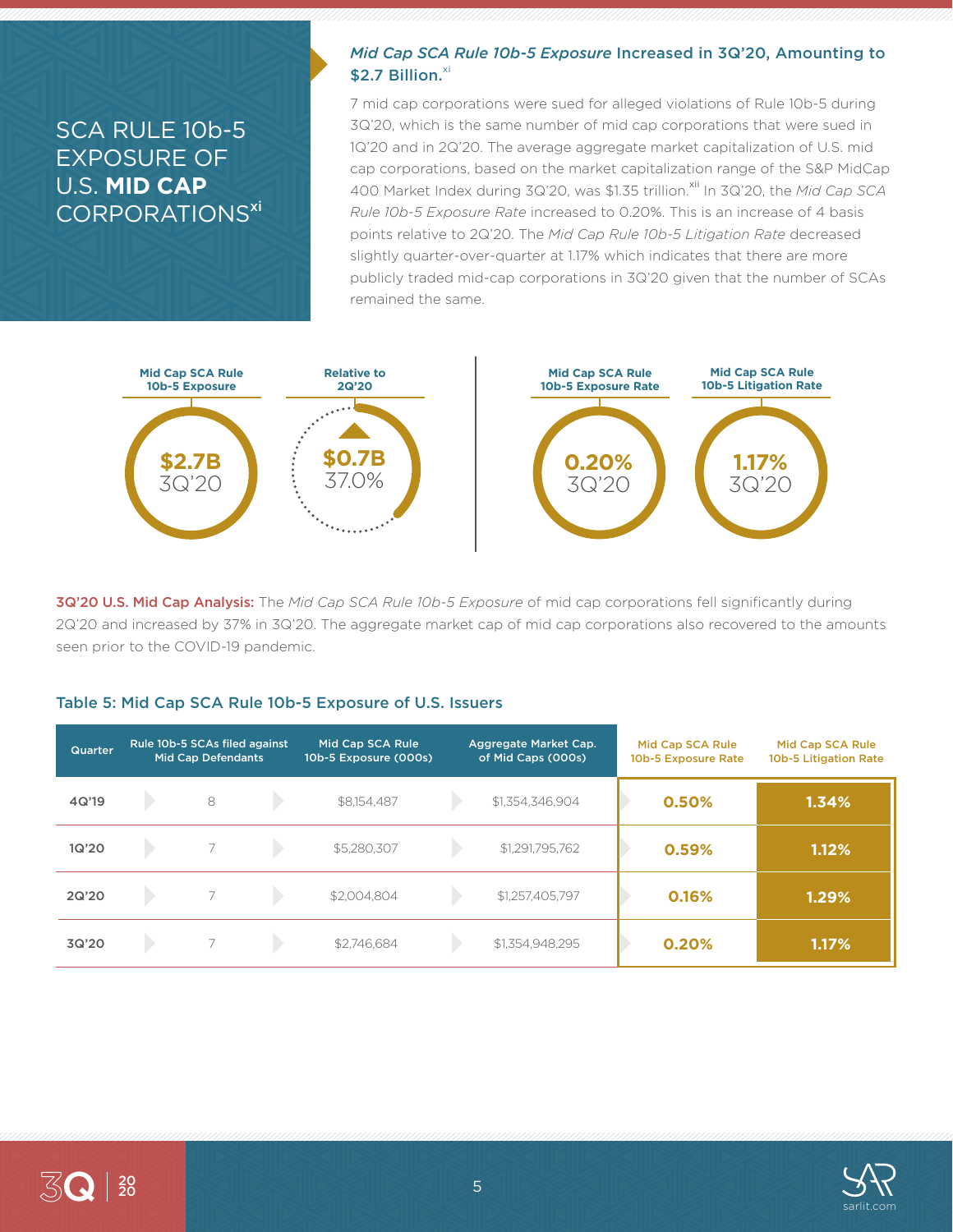# SCA RULE 10b-5 EXPOSURE OF U.S. **SMALL CAP** CORPORATIONS<sup>xiii</sup>

### *Small Cap SCA Rule 10b-5 Exposure* Remained Steady in 3Q'20, Amounting to \$5.4 Billion.

18 small cap corporations were sued for alleged violations of Rule 10b-5 during 3Q'20, which is one fewer than in 2Q'20. The *Small Cap SCA Rule 10b-5 Exposure* in 3Q'20 increased by \$0.1 billion in 3Q'20 relative to 2Q'20. The average aggregate market capitalization of U.S. small cap corporations, based on the market capitalization range of the S&P SmallCap 600 Market Index during 3Q'20, was \$669.4 billion.<sup>xiv</sup> In 3Q'20, the *Small Cap SCA Rule 10b-5 Exposure Rate* was 0.80%, which is only one basis point higher relative to 2Q'20. The *Small Cap Rule 10b-5 Litigation Rate* also increased slightly by 4 basis points to 0.89%.



3Q'20 U.S. Small Cap Analysis: *Small Cap SCA Rule 10b-5 Exposure* remained stable quarter-over-quarter. The aggregate market cap of small cap corporations also remained relatively stable compared to the previous quarter. Combined, this resulted in slight increases in the *Small Cap SCA Rule 10b-5 Exposure Rate* and *Small Cap Rule 10b-5 Litigation Rate*.

#### Table 6: Small Cap SCA Rule 10b-5 Exposure of U.S. Issuers

| <b>Quarter</b> | No. of Smal<br><b>Cap Defendants</b> | SCA Rule 10b-5<br>Exposure (000s) | Aggregate Market Cap.<br>of Small Caps (000s) | <b>Small Cap Rule</b><br>10b-5 Exposure Rate | <b>Small Cap Rule</b><br>10b-5 Litigation Rate |
|----------------|--------------------------------------|-----------------------------------|-----------------------------------------------|----------------------------------------------|------------------------------------------------|
| 4Q'19          | 15                                   | \$1,895,349                       | \$677,300,387                                 | 0.28%                                        | 0.74%                                          |
| 1Q'20          | 16                                   | \$3,263,967                       | \$670,095,073                                 | 0.49%                                        | 0.83%                                          |
| 2Q'20          | 19                                   | \$5,281,467                       | \$670,591,862                                 | 0.79%                                        | 0.85%                                          |
| 3Q'20          | 18                                   | \$5,387,505                       | \$669,436,275                                 | 0.80%                                        | 0.89%                                          |

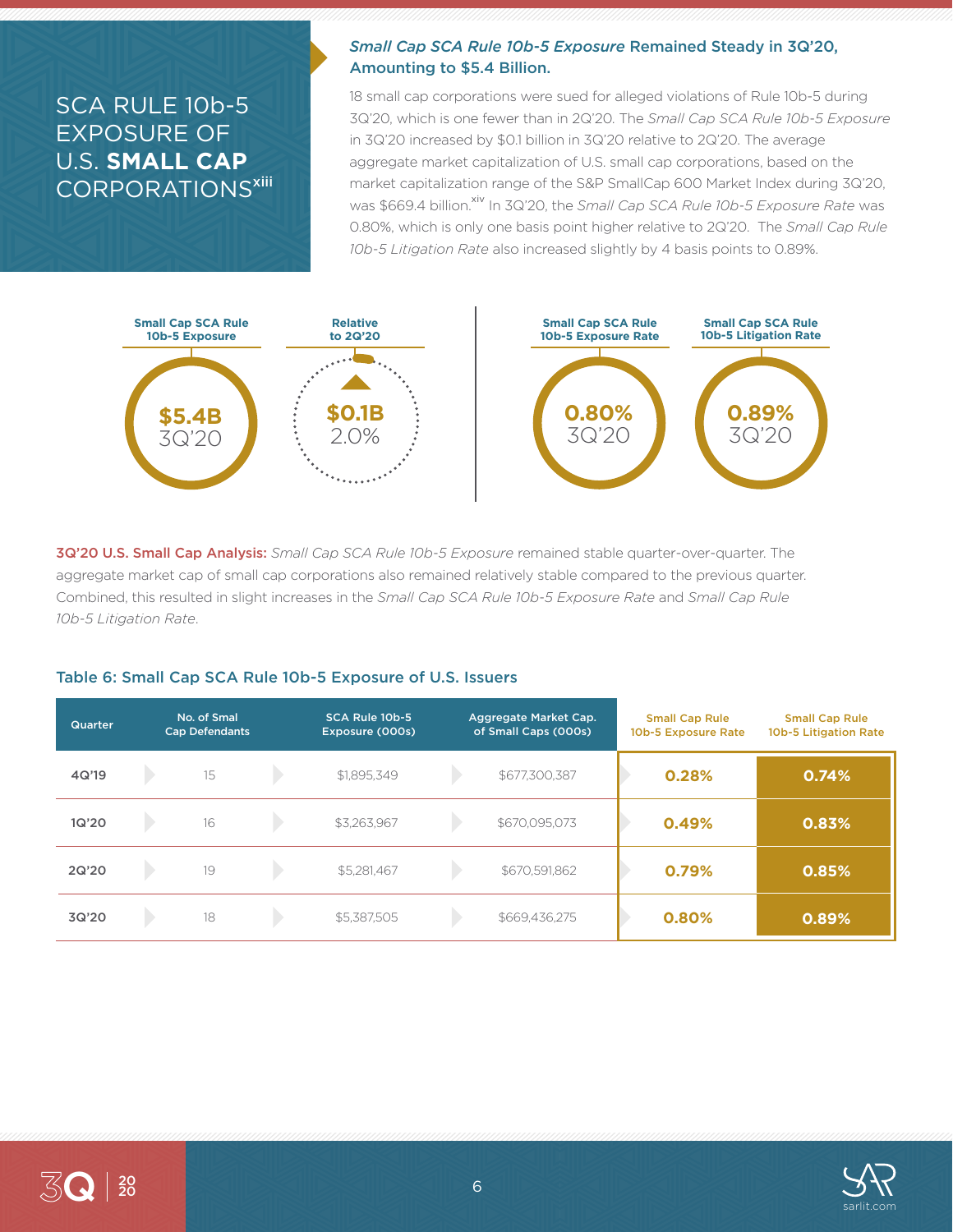# The *ADR SCA Rule 10b-5 Exposure* of non-U.S. issuers in 3Q'20 amounts to \$31.3 billion.<sup>xv</sup>

9 non-U.S. issuers that trade on U.S. exchanges through ADRs ("non-U.S. issuers) were sued for alleged violations of the federal securities laws under Section 10(b) and 20(a) of the Securities Exchange Act of 1934 during 3Q'20.<sup>xvi</sup> *ADR SCA Rule 10b-5 Exposure* for directors and officers of non-U.S. issuers to claims that allege violations of Rule 10b-5 under the Exchange Act amounts to \$31.2 billion.<sup>xvii</sup> Approximately 53.8% million of market capitalization declines that have been claimed as investor losses by a proposed class of common stock shareholders may not surpass statistical thresholds of back-end price impact. Without discounting the effects of back-end stock price impact, claimed shareholder losses against directors and officers of non-U.S. issuers amounts to \$67.9 billion in 3Q'20.

In 3Q'20, the *ADR SCA Rule 10b-5 Exposure Rate* increased by 9 basis points to 0.12% relative to 0.03% in 2Q'20. The *ADR SCA Rule 10b-5 Litigation Rate* is 0.45% based on the number of non-U.S. issuers that trade in the NYSE, NASDAQ, and over-thecounter in the U.S, which is an increase of 20 basis points relative to 2Q'20.



3Q'20 ADR Analysis: Of the 23 alleged corrective disclosures included in the 9 SCAs against non-U.S. issuers, 16 alleged corrective disclosures do not surpass statistical thresholds of back-end price impact. That amounts to \$36.6 billion of market capitalization declines that warrant additional econometric scrutiny.

| <b>Quarter</b> | No. of Defendant<br>Non-U.S. Issuers [1] |  | ADR SCA Rule 10b-5<br>Exposure (000s) | Aggregate Market Cap.<br>Of Non-US Issuers (000s) |                  | <b>ADR SCA Rule 10b-5</b><br><b>Exposure Rate</b> | ADR SCA Rule 10b-5<br><b>Litigation Rate</b> |
|----------------|------------------------------------------|--|---------------------------------------|---------------------------------------------------|------------------|---------------------------------------------------|----------------------------------------------|
| 1Q'20          | 6                                        |  | \$11,684,707                          |                                                   | \$25,043,412,187 | 0.05%                                             | 0.30%                                        |
| 2Q'20          | 5                                        |  | \$8,142,559                           |                                                   | \$23,282,514,608 | 0.03%                                             | 0.25%                                        |
| 3Q'20          | 9                                        |  | \$31,346,247                          |                                                   | \$25,857,369,640 | 0.12%                                             | 0.45%                                        |

### Table 7: ADR SCA Rule 10b-5 Exposure of Non-U.S. Issuers

[1] First-filed SCA complaints that allege violations of Rule 10b-5 against non-U.S. issuers. Excludes U.S. issuers that trade on U.S. exchanges.

[2] *ADR SCA Rule 10b-5 Exposure* is equal to the claimed market cap. losses that may surpass statistical thresholds of back-end price impact.

[3] The aggregate market cap. of non-U.S. issuers.

[4] The ratio of *ADR SCA Rule 10b-5 Exposure* to the aggregate market cap of non-U.S. issuers. ([4] = [2] / [3]). [5] = Number of defendant non-U.S. issuers divided by the aggregate number of non-U.S. issuers

### Table 8: Back-end Price Impact Summary of Alleged Corrective Disclosures of Non-U.S. Issuers

| Quarter | ADR Rule 10b-5<br><b>Exchange Act Filings [1]</b> | <b>Alleged Corrective</b><br>Disclosures [2] | <b>Alleged Corrective Disclosures</b><br>with No Price Impact [3] | % of Corrective Disclosures<br>with No Price Impact [4] |
|---------|---------------------------------------------------|----------------------------------------------|-------------------------------------------------------------------|---------------------------------------------------------|
| 1Q'20   | 6                                                 | 14                                           |                                                                   | 21.4%                                                   |
| 2Q'20   | 5                                                 |                                              | 5                                                                 | 45.5%                                                   |
| 3Q'20   | 9                                                 | 23                                           | 16                                                                | 69.6%                                                   |

[1] First filed SCA complaints that allege violations of Rule 10b-5 against non-U.S. issuers that trade on U.S. exchanges through ADRs. Excludes U.S. issuers.

[2] The total number of alleged corrective disclosures identified in the sample of SCA complaints.

[3] The total number of alleged corrective disclosures that do not exhibit a statistically significant one-day residual stock price return at the 95% confidence standard. [4] The ratio of the number of alleged corrective disclosures that do not meet statistical thresholds of back-end price impact to the total number of alleged corrective disclosures. ([4] = [3] / [2] ).